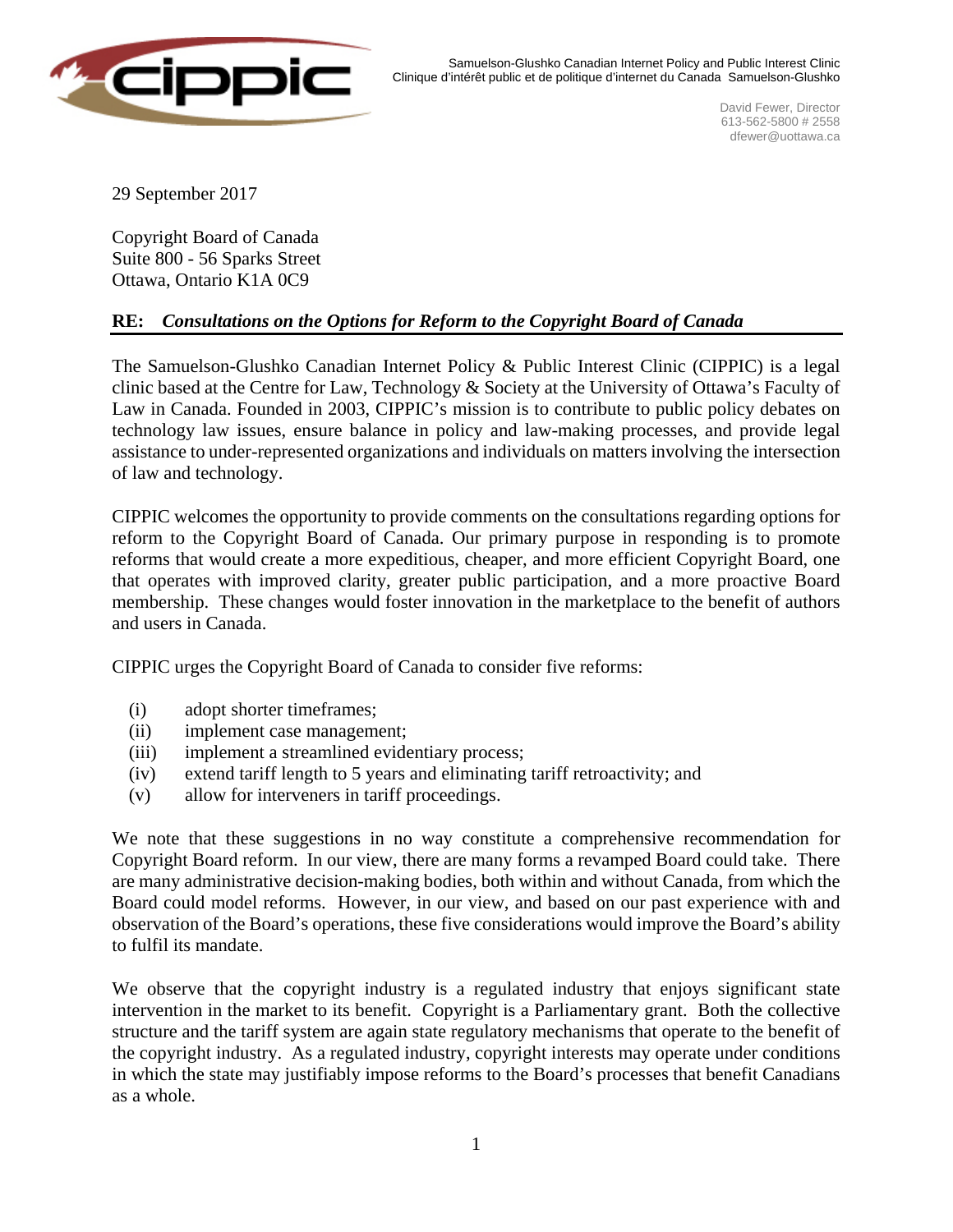## *(i) Enabling the Board to Deal with Matters More Expeditiously*

The procedures by which the Board deals with matters before it should expedite their resolution. Currently, matters take far too long to come to a resolution.

- Consider adopting shortened timeframes. Other regulated industries, such as telecommunications, operate under far stricter timelines set by their regulators.
- A procedurally streamlined evidentiary process would result in a much shorter timeframes by removing time-consuming and unnecessary activities. We particularly advocate a greatly truncated interrogatory system. We suggest that the Board is best placed to identify the kinds of evidence it requires to settle matters before it. A more proactive Board with a mandate to compel relevant evidence, and dispense with irrelevant and wasteful interrogatory proceedings, would prove a more effective and speedier decision-maker.

## *(ii) Implement Case Management of Board Proceedings*

Case management is a tool by which the Board could accelerate its process, cut down on unnecessary costs and fulfil its mandate in a more efficient manner. Case management is now a common process in Canadian courts and tribunals.

- In a managed system, proceedings are supervised by a case manager which would allow for the expeditions prosecution of proceedings before the Board while being attentive to the needs of the Board and the parties.
- Managed proceedings would also allow for improved dispute resolution opportunities. Some matters could be resolved before having to be heard by the Board. The case manager has authority to select the best course of action in each case. Mandatory mediation is an option here that could sharpen the issues before the parties at an early date.
- The Board should be proactive by choosing the extent and reach of evidence exchanged so that it be proportionate and designed for a speedy resolution.

# *(iii) Preventing Tariff Retroactivity or Limiting Its Impact by Other Means*

CIPPIC would like to highlight the importance of certainty in the Canadian marketplace. Canadians have long complained of the slowness of new and innovative content services coming to market. Tariff retroactivity creates uncertainty since it imposes indeterminate liability for new service providers and innovators in the marketplace. This uncertainly hurts all Canadians – innovators and service providers, who cannot come to market under such conditions; authors and copyright owners, who cannot get paid for foregone use of content; and users, who are deprived of innovative services enjoyed by citizens of foreign countries operating under different conditions.

There are several mechanisms available for approaching the problem. Liability under a tariff could begin once a tariff is certified to promote certainty so that service may know what their costs will be. Mediation or an expedited proceeding could be used to set an interim tariff that is binding until the decision is reached. Whatever option is chosen should establish the Board as an actor that promotes innovation in content delivery in Canada.